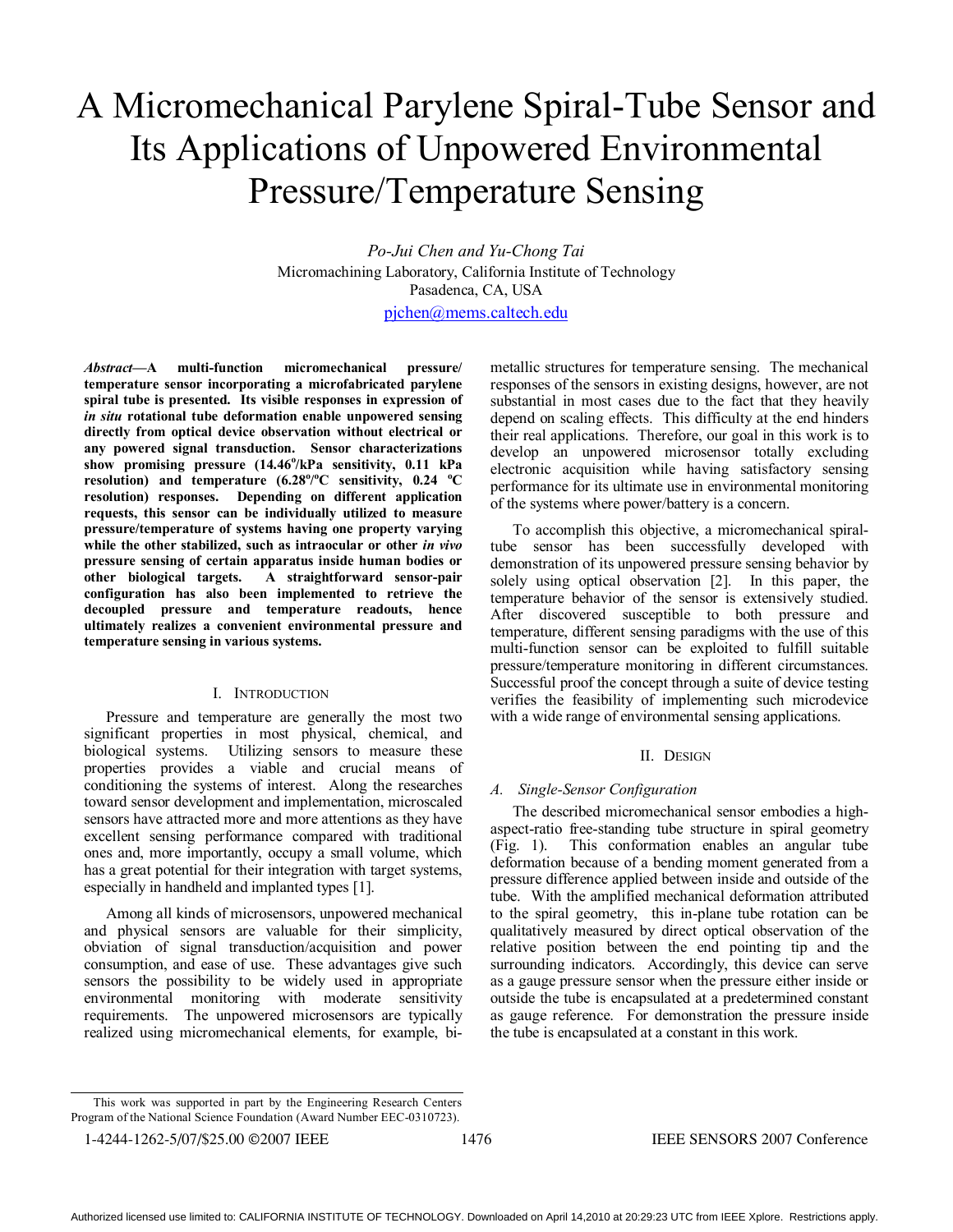

Fig. 1. Concept of the multi-function microsensor. Different directions of tube rotation are resulted from different conditions across the tube.

This spiral-tube sensor also realizes temperature sensing other than its pressure sensing function. When the air inside the tube is sealed, its pressure changes as a function of temperature based on the ideal gas law:

## $PV = nRT$

Apparently, this effect explains a temperature change inside the tube can lead to a pressure difference across the tube, so that the tube deformation is also correlated with environmental temperature variation, which validates the temperature sensing function of the device. Directions of the spiral tube rotation regarding environmental pressure and temperature variations are denoted in Fig. 1. Even though the sensor is susceptible to both pressure and temperature variations, its application well grounds on monitoring systems that has only one varying parameter while the other stabilized (Fig. 2). Examples include intraocular or other *in vivo* pressure sensing of certain apparatus inside human bodies and other biological targets, in which the temperature inside the system is consistent in normal conditions [3].



Fig. 2. Different configurations to achieve environmental sensing.

### *B. Sensor-Pair Configuration*

Instead of an individual sensor, a pair of identical spiraltube microsensors can be utilized to facilitate both environmental pressure/temperature sensing in the same system. This configuration illustrated in Fig. 2 involves sealing different pressures on each sensor. These two sensors have the same pressure response due to their gauge pressure rather than absolute pressure sensing mechanism. However, based on the ideal gas law, different pressure variations and associated different tube rotations can be created with the same temperature change. As a result, a two-port model can be built as the following joint equations to represent the sensor-pair behavior:

$$
\begin{cases} \Delta \theta_1 = S_P \Delta P + S_{T,1} \Delta T & \text{from sensor 1} \\ \Delta \theta_2 = S_P \Delta P + S_{T,2} \Delta T & \text{from sensor 2} \end{cases}
$$

where  $\Delta\theta$  is the tube rotation angle,  $\Delta P$  is the applied pressure difference,  $\Delta T$  is the applied temperature difference,  $S_P$  is the pressure sensitivity, and  $S_T$  is the temperature sensitivity. Note the pressure sensitivity is identical for the two sensors  $(S_{P,1} = S_{P,2} = S_P)$ . Consequently, this relation allows correct system pressure and temperature recording from analysis of measured rotational deformation of the sensor pair as long as their pressure and temperature responses are characterized. It is evident that the sensor-pair configuration can be implemented in any system to achieve both environmental pressure and temperature monitoring.

#### III. FABRICATION

Fig. 3 depicts the microsensor fabrication process. It started with growing a 0.75-µm-thick wet oxide on a 4-inch 500-µm-thick double-side-polished silicon wafer. After oxide patterning the backside of wafer was etched with deepreactive-ion-etching (DRIE) with photoresist as a mask until leaving about 150 µm silicon. This step was to define the access port to inside of the spiral tube. Next, an embedded channel fabrication technology was employed to create the high-aspect-ratio quasi-rectangular channels [4]. Meanwhile, the backside access holes located at the center of the tubes were connected to the parylene channels during the trench etching. This embedded channel technology was accomplished using a single layer of polymer parylene C (poly-para-xylylene C) because parylene coating is completely conformal by its room-temperature chemical vapor deposition (CVD) nature. Parylene was selected also because of its high mechanical flexibility (Young's modulus  $\sim$ 4 GPa) which facilitates greater deformations of the spiral tube structure. After parylene patterning using oxygen plasma with photoresist as a mask and subsequent oxide removal, the parylene tubes were finally released by isotropically etching the silicon with gaseous  $XeF_2$ . Using this process 40-mm-long, 17-turn spiral tubes consisting of 190-µm-deep, 12-µm-wide, 3-µm-thick-walled high-aspectratio (internal channel height/channel width greater than 30) parylene channels were successfully microfabricated (Fig. 4). Controllable pressures could be sealed in the tubes by applying sealants (e.g. epoxy) to the backside access ports in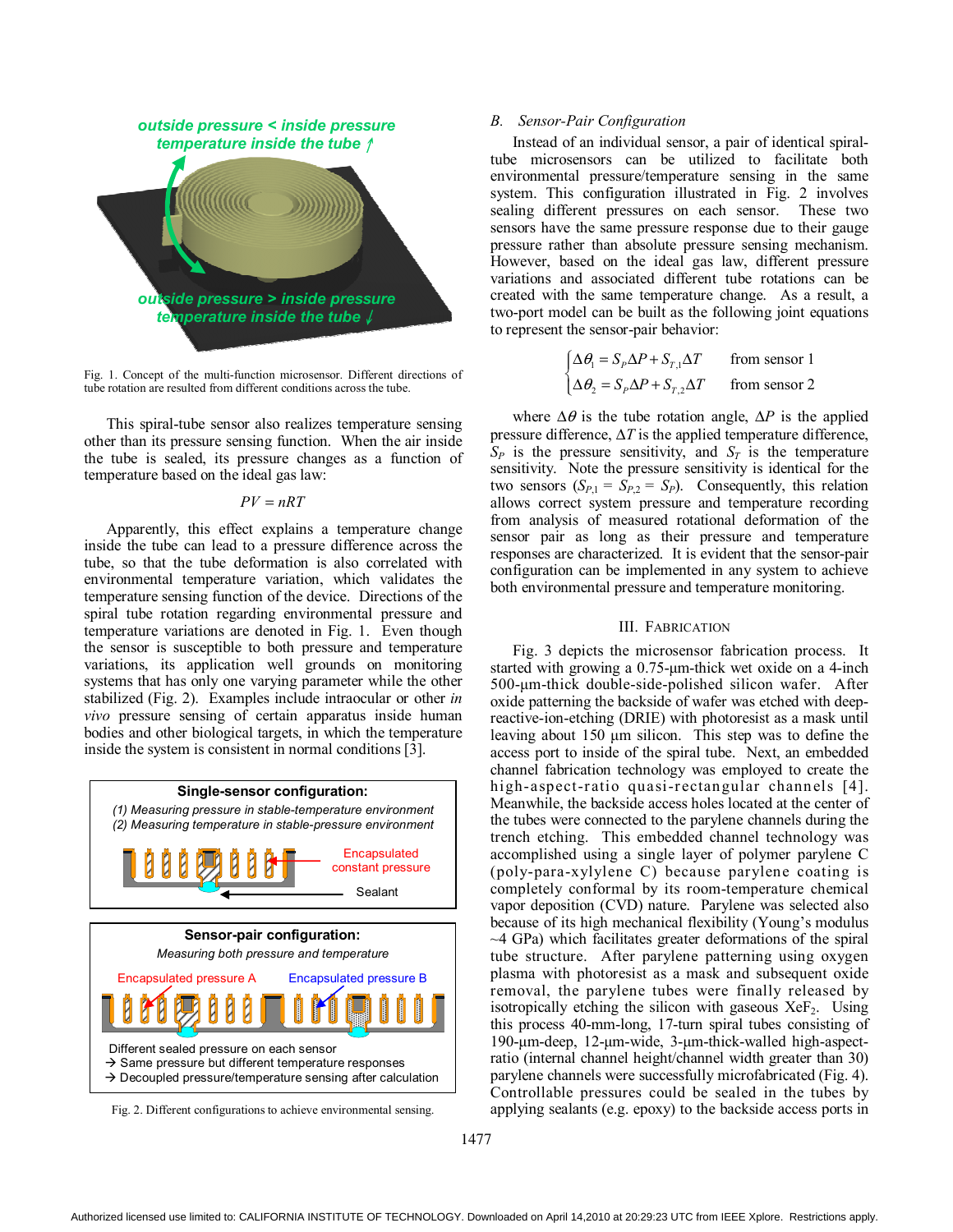

Fig. 3. Fabrication process flow.

different pressurized environments to realize single-sensor and sensor-pair paradigms.

# IV. EXPERMIMENTAL SETUP

In device characterizations well-conditioned testing setups (Fig. 5) were used in order to measure the decoupled pressure and temperature responses of the sensor. The pressure testing setup included a customized pressure regulation system to provide a 0.1 kPa tuning resolution. In the temperature testing, the device was immersed in water to ensure uniform temperature distribution of the parylene spiral tube. The combination of a programmable heat control stage as a heat generation source and a thermal couple as a temperature measurement unit facilitates a  $0.1 \text{ }^{\circ}\text{C}$ temperature tuning resolution. For single-sensor testing the



Fig. 4. Microfabricated parylene tube: (Left) Stereoscope image of freestanding parylene spiral tube with surrounding indicators (top view); (Right) SEM image of high-aspect-ratio parylene channel before final release (crosssectional view). The parylene layer was delaminated due to chip cleavage.



Fig. 5. Schematics of device characterization setups. (Top) Pressure testing; (Bottom) Temperature testing.

parylene spiral tubes were sealed by applying epoxy on the backside access holes under 1 atm at  $20^{\circ}$ C, which act as the gauge reference of pressure and temperature. For sensor-pair testing the two sensors were sealed under different ambient pressures (1 atm and 1.2 atm) at 20  $^{\circ}$ C, and the same temperature setup was used to verify the different temperature responses of the sensors. A stereoscope was used to observe the visible tube rotations of the devices in comparison to numerical readouts from the off-chip gauges.

#### V. RESULTS AND DISCUSSION

# *A. Single-Sensor Characterization*

Linear measurement results were obtained in both pressure and temperature testing of the single sensor (Fig. 6), indicating the observed continuous rotational tube deformations in highly linear dependence on both applied pressure and temperature differences. A 14.46°/kPa pressure sensitivity and a  $6.28^{\circ}$  temperature sensitivity were achieved using the microfabricated parylene spiral tube in the designed geometry described above. Because the temperature difference influences tube deformation by essentially creating intrinsic pressure difference inside the tube, the temperature sensitivity was in good agreement with the pressure sensitivity after conversion using the ideal gas relation. The sensing resolutions were 0.11 kPa in pressure and  $0.24$  °C in temperature respectively, constrained by  $(1)$ minimum separation distance in between the surrounding indicators, which was  $3^{\circ}/$ div in the micromachined device, and (2) optical resolution of the observation on the end pointing tip positions. Nevertheless, these testing results demonstrated the excellent unpowered multi-function sensing performance of the microfabricated sensor, including